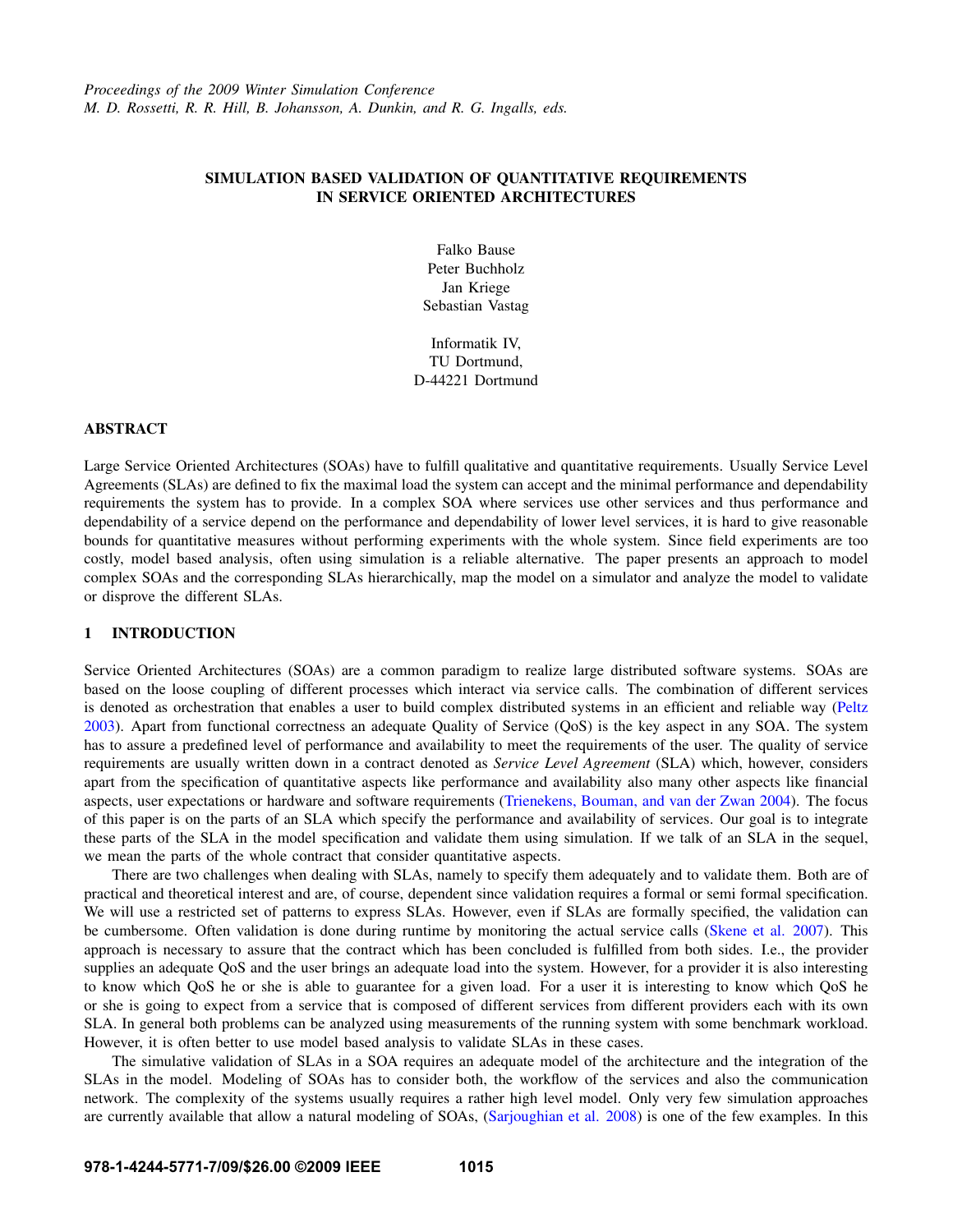## *Bause, Buchholz, Kriege and Vastag*

paper, we present an approach to integrate SLAs in a model of a SOA and validate them via simulation. The model class we use is a specific class of hierarchical process chains that are mapped on simulation models (Bause et al. 2008b) and which have already shown to be eligible for the modeling of SOAs (Bause et al. 2008a). In this paper we extend the approach of (Bause et al. 2008a) by integrating SLAs in the model description and by developing methods to statistically evaluate the SLAs using simulation experiments. This allows us to perform a statistically well founded validation of SLAs.

The paper is structured as follows. In the next section we briefly present the ProC/B approach to model SOAs. Then we show how to specify SLAs in a model of a SOA using predefined patterns. Afterwards, in Sect. 4, the validation of SLAs via simulation is introduced and an example is presented in Sect. 5. The paper ends with the conclusions.

### 2 MODELING OF SOA USING HIERARCHICAL PROCESS CHAINS

The approach presented in this paper uses hierarchical process chains, namely *ProC/B* models, to specify SOAs and the corresponding SLAs. *ProC/B* (Bause et al. 2002) is a process chain based modeling approach which formalizes the process chain paradigm introduced by (Kuhn 1995, Kuhn 1999). Originally *ProC/B* was developed and used for the description and analysis of logistics networks within the collaborative research center "Modelling of Large Logistics Networks" 559 (Collaborative Research Center 559 ). Only recently *ProC/B* has been extended to meet the requirements that are necessary to describe components of SOAs (Bause et al. 2008a).

*ProC/B* models consist of function units (FUs) that capture the structure of a system and process chains (PCs) that model the behavior. PCs are composed of process chain elements (PCEs) which specify the load at one level. FUs might offer services that can be used by activities of PCs. Those services are again described by PCs. Furthermore, they can use other services, which are offered by internal or imported FUs, thus introducing a hierarchy. *ProC/B* offers two kinds of standard FUs that have predefined services and are used at the lowest level of the hierarchy: servers act as traditional queues and describe the consumption of time, while so-called counters support the manipulation of passive resources and describe the consumption of space. User defined FUs are used in the higher levels of the hierarchy. They offer services to their environment that are internally realized by process chains which may use some services of lower level FUs. The hierarchy of *ProC/B* has to form an acyclic graph and is based on a calling semantics of services. A service is called from a process chain element of an upper level and the upper level process is blocked until the service call returns.

Figures 1-3 present an example of a *ProC/B* model. The top level of the model is shown in Figure 1 where the behavior of a process type called caller is defined by a PC. Process chain caller contains two PCEs named count callers and call service. Those names are arbitrarily assigned by the user. PCE count callers is a so-called CODE element which allows for the specification of code blocks in *ProC/B* syntax which are executed during simulation. More complex examples of code blocks are shown in Listings 1 and 2. PCE call service calls a service of the FU Service Provider. Each process of process chain caller contains a local variable success which is initially set to FALSE and might have changed after finishing the service call. Access notations to parameters and variables of processes are prefixed with keyword *data* for technical reasons in order to distinguish them from global variables. FU Model contains also a variable no callers which is globally accessible for all processes within this FU. In this example the global variable is used to count the number of callers. Processes of type caller are incarnated with exponentially distributed interarrival times as specified by the source element of Figure 1. The service service of the Service Provider is specified by a process chain as shown in Figure 2.

The first activity in FU Service Provider is again a service call, now using service start trans of FU Transaction. This FU manages the amount of parallel active service requests to FU Processor which executes the requests of the caller processes. FU Processor is a standard FU which acts as a traditional queue. Access to the Processor is granted by setting variable data.success to true and using this variable in a boolean OR-connector selecting the upper branch, in case data.success is true or the lower (empty) branch otherwise. The upper branch specifies the call of service request of FU Processor followed by a call to service commit of FU Transaction.

Service calls of the caller processes compete with processes of process chain maintenance which are incarnated in batches of size 2 with an exponentially distributed batch interarrival time and also terminate within FU Service Provider. Their behavior is similar to the one of the processes of type caller.

The internals of FU Transaction are shown in Figure 3. FU Pool is a counter modeling the use of passive resources which is here a "token pool" used for managing the concurrent access to FU Processor. In this example the pool is represented by an integer value initially set to the default value 0 and is only allowed to take a value within the interval [0,16]. Service change requests for a change of the counter's value. A change to the counter is immediately granted iff its result respects the specified upper and lower bounds; otherwise the requesting process gets blocked until the change becomes possible. The predefined service alter or skip has a more sophisticated semantics. In this example the requesting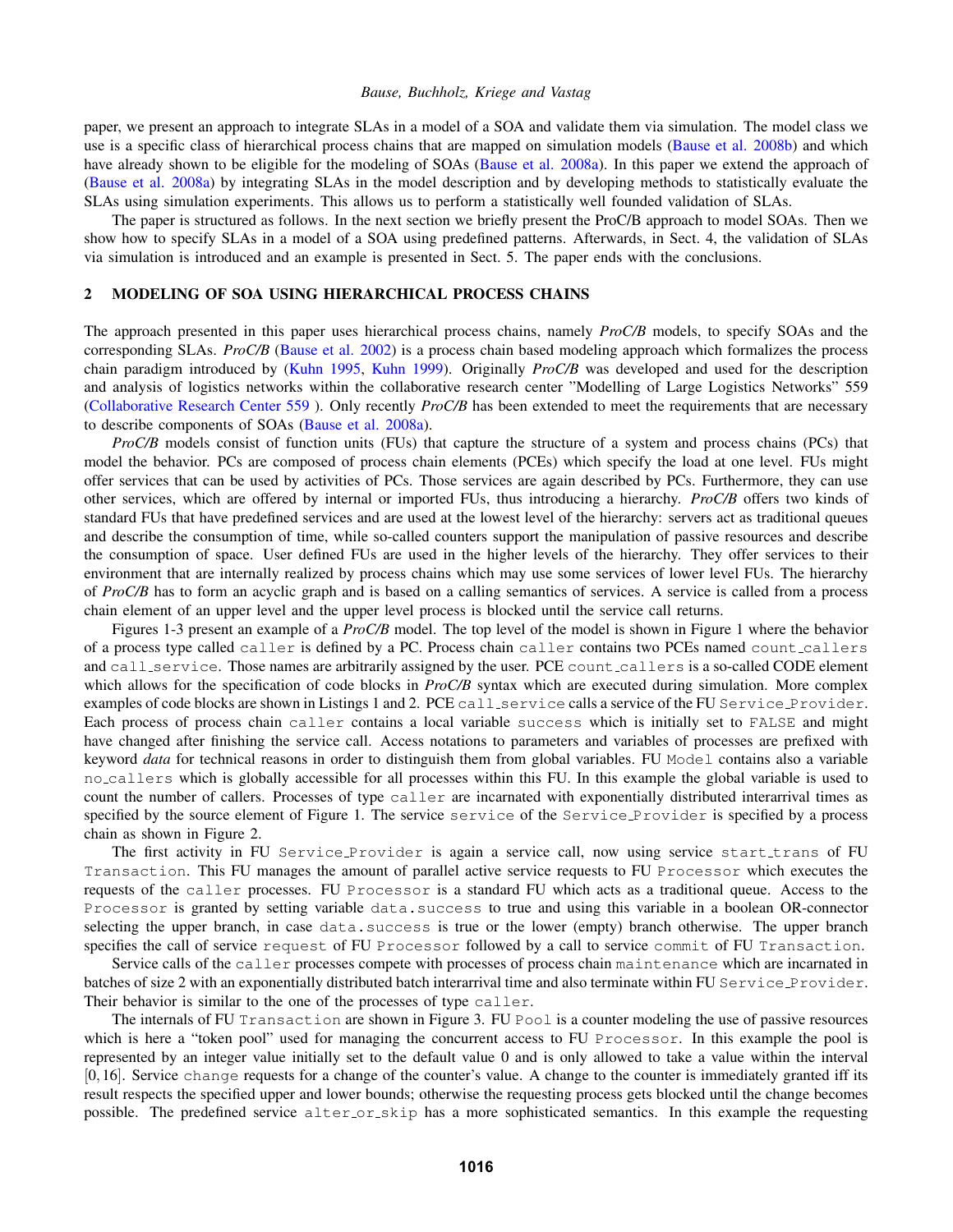*Bause, Buchholz, Kriege and Vastag*







Figure 2: FU Service Provider

process tries to increase the counter value by 1 or, if not possible, the counter value is not increased (increase by 0). The actual increase value is returned and stored in variable data.my amount, such that data.allocated is set to true if the integer value of the pool has been increased by 1. In the model of Figures 1-3 no process will be blocked when calling service commit, since a decrease of the pool value will only happen after a corresponding increase.

*ProC/B* allows for the specification of measures in an elaborate way. Standard measures like for example throughputs or response times can be measured at any FU. Additionally, user-defined measures (called rewards in *ProC/B*) can be used for serially collecting values, for estimating rates and for the description of trajectories. While the user-defined rewards have to be updated manually using a model element designed for those updates, the standard measures are updated automatically whenever a process enters or leaves a FU. Moreover *ProC/B* supports the itemization of the measurement streams, i.e. when measuring at an FU it is possible to consider only processes that moved along a specific path through the model hierarchy before using a service of that FU and to ignore all other processes for the measure.

As already mentioned the *ProC/B* formalism was extended in (Bause et al. 2008a) for the modeling of SOAs. These extensions include a timeout mechanism that can be used to specify an upper limit for the amount of time a process will wait for the return from a call to a service. In SOAs such a behavior is important since in a complex system it cannot be assured that a service call always returns in time or even returns at all. If the service call is not finished in time, the calling process has to proceed, of course, the subsequent activities may depend on whether the call timed out or not. For the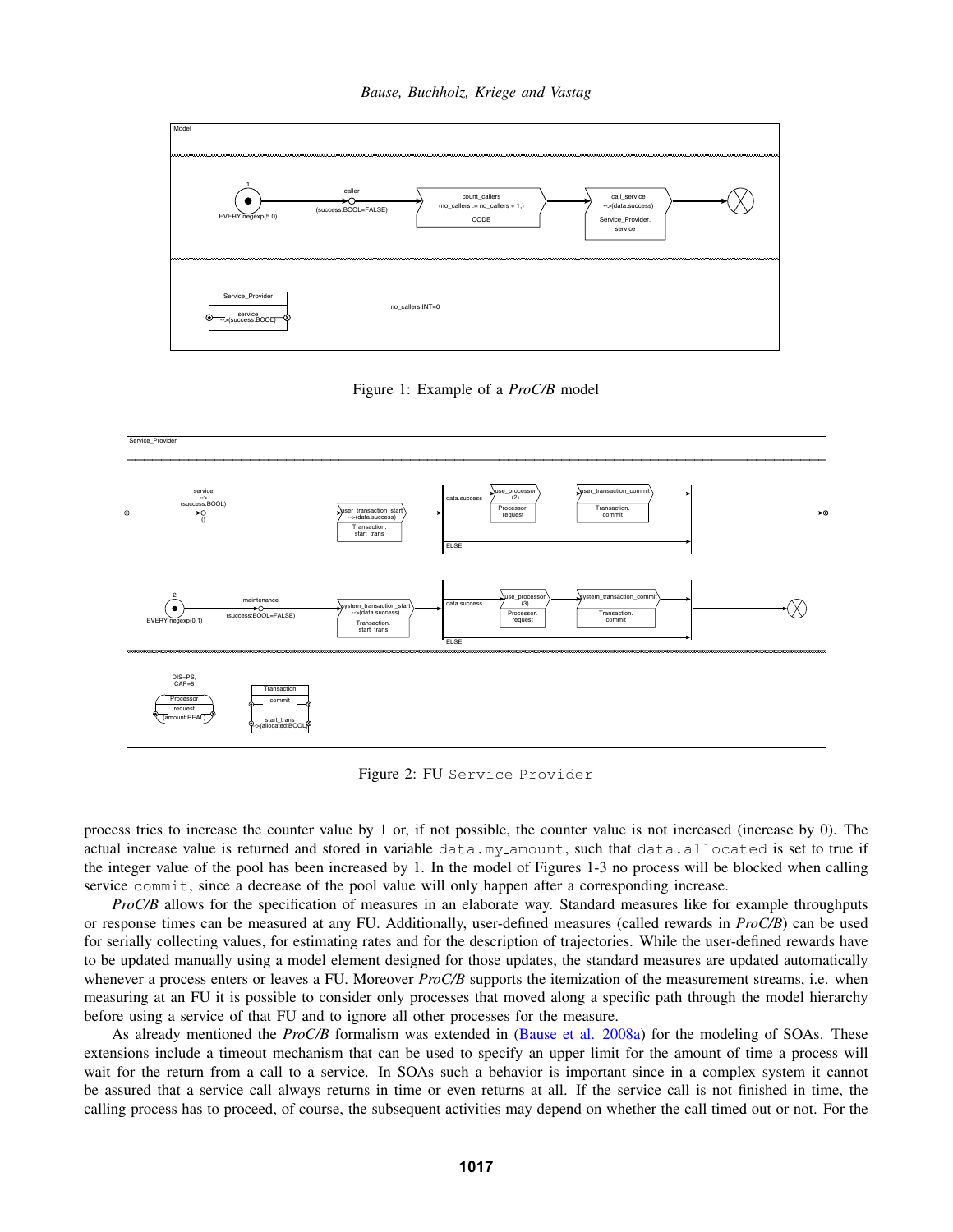



Figure 3: FU Transaction

modeling and analysis of *ProC/B* models a toolset exists which provides a graphical user interface for model specification and tools that transform a *ProC/B* model into the input language of different analysis tools, allowing for an automated analysis of the models. Currently available are transformers for two simulators, a queueing network solver and a tool for the analysis of stochastic Petri nets. The transformers for the simulators are able to handle any *ProC/B* model whereas the latter two transformers assume some restrictions. For more details on *ProC/B* and the corresponding toolset we refer the reader to (Bause et al. 2002, Bause et al. 2008b, Bause et al. 2008a). One analysis option of the toolset is the simulation of *ProC/B* models by using *OMNeT++*. *OMNeT++* is a public-source simulation environment that has been developed for the modeling of communication protocols and several model frameworks are available for *OMNeT++* with an emphasis on network models. Using this analysis option of the toolset *ProC/B* models may contain FUs that are realized by *OMNeT++* models, such that the process flow of the Web services is described in *ProC/B* at a higher level and the underlying network structure is specified by an *OMNeT++* model. The amount of data for communication over the network can be stated in the *ProC/B* model and is passed to the *OMNeT++* model where the transfer of the data over the network is simulated. Since also the process chain elements can be translated to *OMNeT++*, the whole model accounts for both, a high-level SOA description and the description of the underlying network structure at a lower level. The complete model can be simulated with the *OMNeT++* simulation engine.

## 3 INTEGRATION OF SLAs

Before we present the integration of SLAs in the process oriented model view, some approaches for the specification of SLAs are reviewed. Specification of a quantitative requirement has to be done in such a way that it can be validated which means that it can be measured at the running system (Raimondi, Skene, and Emmerich 2008, Skene et al. 2007) or it can be analyzed with some model (Menascé, Ruan, and Gomaa 2007). This implies that the specification has to include a precise description of the service and of the requirements (Trienekens, Bouman, and van der Zwan 2004). In general an SLA has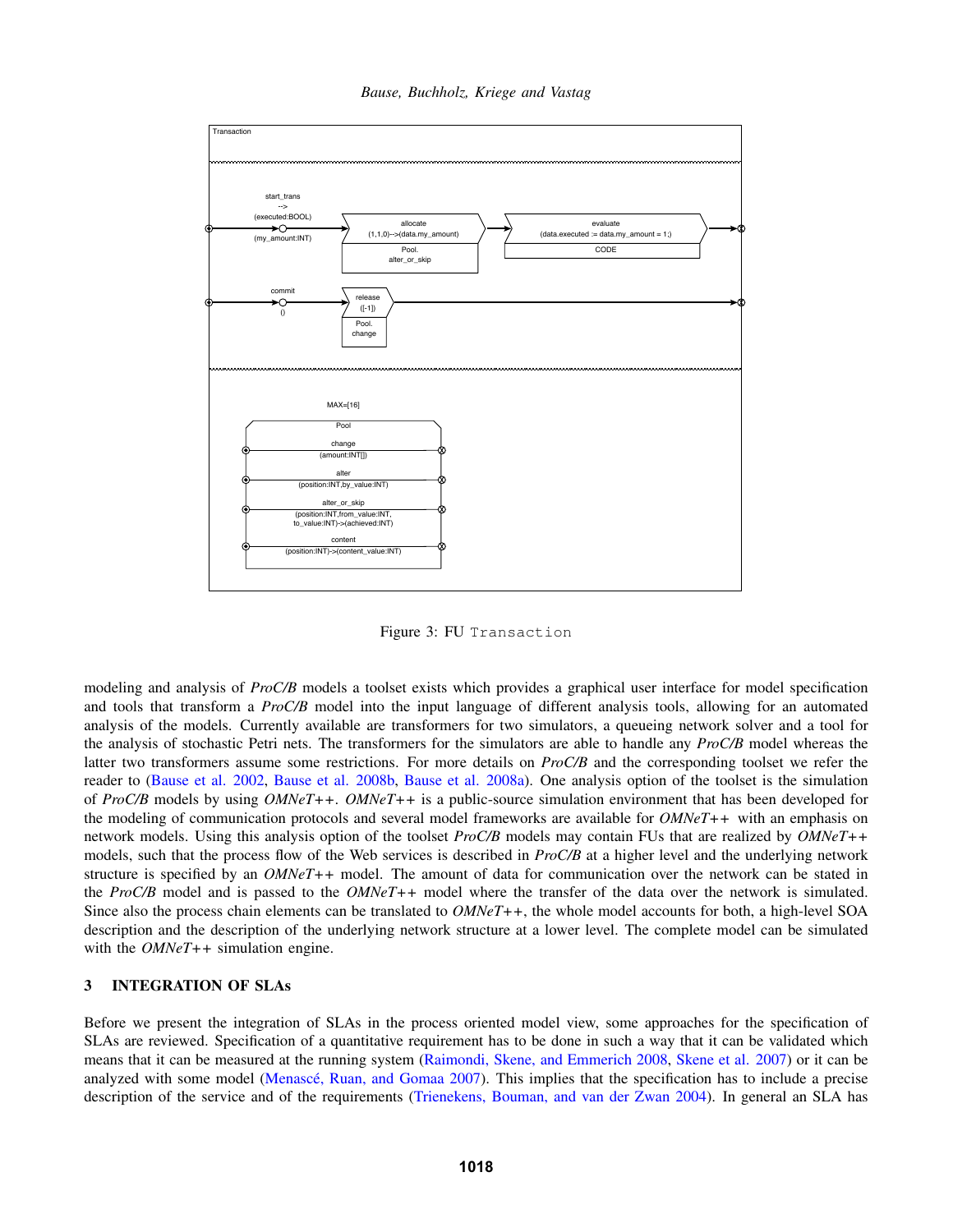## *Bause, Buchholz, Kriege and Vastag*

to include two components, the specification of the maximal load and the minimal service level. Without a bound on the load, every service can be overloaded such that the required service level cannot be reached.

Quantitative aspects of SLAs have to be specified in a formal or at least semi formal way. Various approaches exist to specify SLAs like the XML based specification language WSLA (Ludwig et al. 2003) or extensions to UML (Skene, Lamanna, and Emmerich 2004, Teyssié 2006) to mention only two examples. To validate SLAs a precise semantics is necessary. Thus, SLAs may be described using logical formulas (Teyssié 2006) or by transferring them into a timed automaton (Raimondi, Skene, and Emmerich 2008) which may be used to verify that a trace resulting from a measurement or simulation of the system observes the requirements given in the SLA. However, usually the behavior of a complex system like a SOA is stochastic such that some violations of the SLA will occur and it has to be analyzed how often such violations occur. This requires some statistical evaluation which is, to the best of our knowledge, not considered in the literature on SLA validation yet. We will come back to this point in the following section after introducing our approach to specify SLAs in process models.

For a user it is usually very hard to specify an SLA formally from scratch using some logic or a timed automaton or even using some XML or UML based specification language. One approach to bypass the low level definition of properties is to use patterns that allow one to describe common properties at a higher level. This high level description is then transformed into a low level specification amenable for the used validation or verification technique. Patterns for functional properties in finite state systems can be found in (Dwyer, Avrunin, and Corbett 1999). These patterns are mapped onto logical formulas in some temporal logics like CTL or LTL which can be used as input for some model checker. However, this approach cannot be applied to express quantitative aspects since the logics have no notion of time or probability. Consequently, extended patterns for real time verification have been defined in (Konrad and Cheng 2005) and are based on the real time logics MTL or TCTL. This set of patterns includes patterns to express the maximal or minimal duration or the maximal and minimal response time and may be used to express some requirements included in SLAs. However, the patterns are developed for hard real time systems such that they can only be used to prove or disprove that a property always holds. This is, as already argued above, not adequate for SLAs of SOAs where we usually will have some, hopefully small, probability to miss a requirement. We extend the idea of patterns to express SLAs. In contrast to the mentioned approach our patterns are not translated into logical formulas, instead they define measurement streams in a simulation which are validated and statistically evaluated by simulation experiments.

As shown in section 2 services are specified by PCs and are offered by FUs. Thus, access points of services are represented by the service entry points at the FUs. SLAs are assigned to the entry points and allow one to express properties that are measurable at the entry and exit level of a service. This includes the times between initiation and termination of the service call and the status of the returning service call. We assume that the status of a service call is a Boolean variable success which is TRUE for a successful call and FALSE otherwise. Of course, success can be defined by some Boolean expression over the return parameters of the service call. If a service call has no parameters, then we assume that success is always TRUE. For some service call scall, scall.success is the value of the *success variable*, scall.at is the arrival time and scall.st is the sojourn time which is the time between start and termination of the service call.

Let sla be an SLA specification for some service, then sla.load describes the condition on the load (i.e., an upper bound for the calling instance), sla.perf describes the requirement on the duration of the service (i.e., a lower bound for the executing instance) and sla.avail describes the requirement on the availability of the service (i.e., a lower bound on the percentage of successful calls for the executing instance). We assume that each SLA has a *load* part and it has a *perf* or an *avail* part but not necessarily both.

We now introduce the syntax and semantics of the different parts of the SLA specification.

$$
sla.load := \lambda_{avg} | t_{min} | (\Delta t, m) | (t_{min} \wedge (\Delta t, m))
$$

where  $\lambda_{avg}$ ,  $t_{min}$ ,  $\Delta t \in \mathbb{R}_{>0}$  and  $m \in \mathbb{N}$ . The terms have the following semantics:

| $\lambda_{avg}$                  | The average number of service calls per time unit is at most $\lambda_{avg}$ which implies that the mean interarrival         |
|----------------------------------|-------------------------------------------------------------------------------------------------------------------------------|
|                                  | time of service calls is at least $(\lambda_{\alpha v})^{-1}$ . This measure is defined without a time interval for which the |
|                                  | average values are computed such that additional assumptions are necessary to validate the SLA. These                         |
|                                  | assumptions will be introduced in the following section.                                                                      |
| $t_{min}$                        | The time between two successive service calls is at least $t_{min}$ .                                                         |
| $(\Delta t,m)$                   | In an interval of length $\Delta t$ at most <i>m</i> calls arrive.                                                            |
| $(t_{min} \wedge (\Delta t, m))$ | This requirement combines the two previous requirements. It is fulfilled by a call that arrives at time $t$ ,                 |
|                                  | if for the arrival time of the previous call $\leq t - t_{min}$ holds and in $[t - \Delta t, t] \leq m$ calls arrived.        |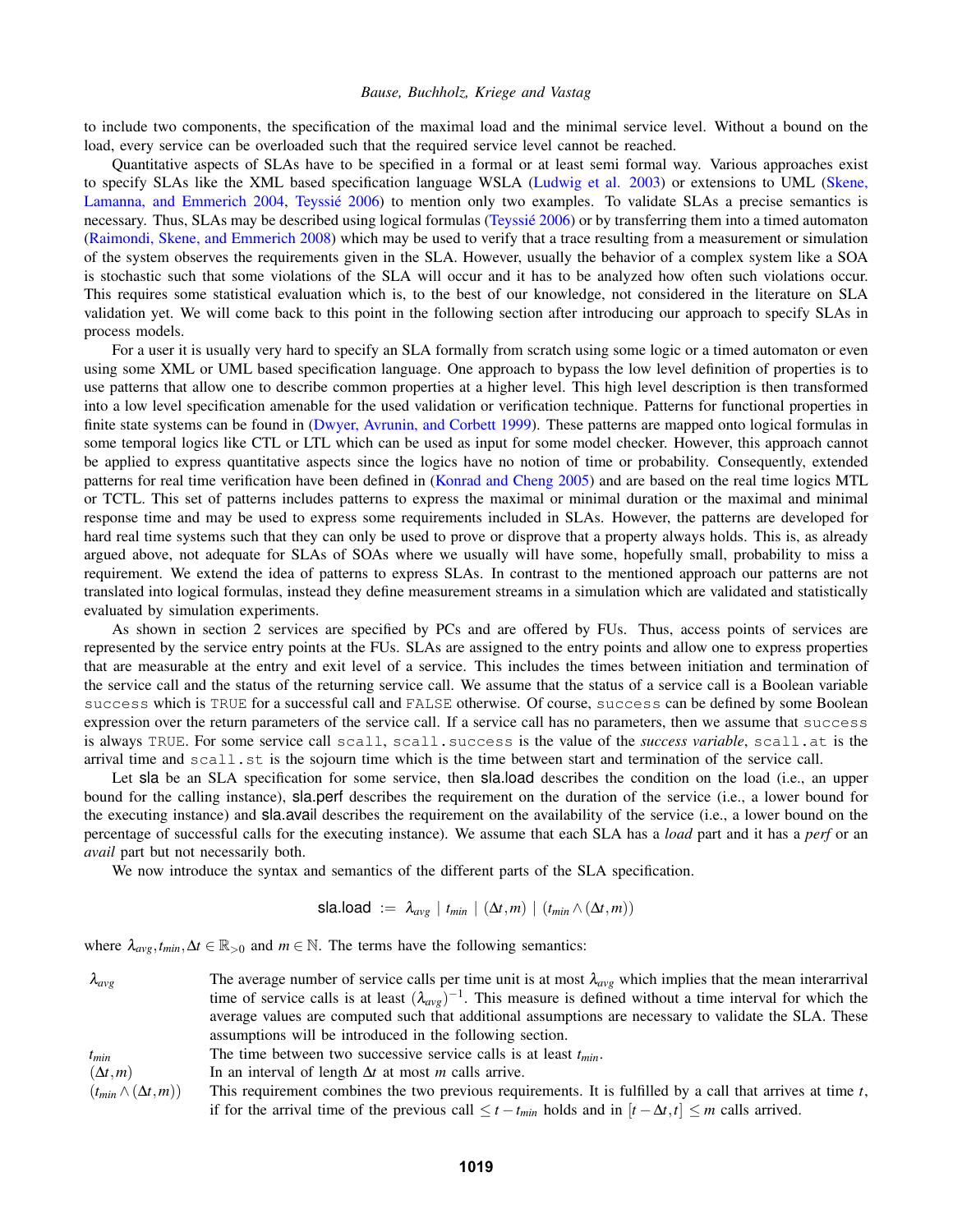Similarly, the performance part can be specified as

$$
sla.perf := t_{avg} | t_{max} | (t_{max}, n, m)
$$

where  $t_{avg}, t_{max} \in \mathbb{R}_{>0}, n, m \in \mathbb{N}, n \leq m$  with the following semantics:

| $t_{avg}$         | The average duration of a service call is at most $t_{avg}$ . Like $\lambda_{avg}$ this is an average value defined without any |
|-------------------|---------------------------------------------------------------------------------------------------------------------------------|
|                   | interval such that additional requirements are necessary for its validation.                                                    |
| $t_{max}$         | The maximal duration of a service call is $t_{max}$ .                                                                           |
| $(t_{max}, n, m)$ | <i>n</i> out of the last <i>m</i> service calls have a duration of at most t <sub>max</sub> .                                   |

The performance part only considers service calls that terminated successfully. Finally, we consider the availability requirements.

$$
sla.auail := p_{avg} \mid (n,m)
$$

where  $0 < p_{avg} \leq 1$ ,  $n, m \in \mathbb{N}$ ,  $n \leq m$  with the following semantics:

*pavg* The average success probability of a call is at least *pavg*. Again this an average measure without time interval.  $(n,m)$  At least *n* out of the last *m* service calls had been successful.

The different requirements can be verified per service call or for all calls of a simulation run. The corresponding methods will be proposed in the following section.

## 4 SIMULATIVE VALIDATION OF SLAs

Three different parts of an SLA consider different measures of a service call. sla.load is based on scall.at, whereas sla.perf considers scall.st of all terminating service calls where scall.success is TRUE. Finally, sla.avail is based on the evaluation of scall.success. We have to distinguish between the average measures  $\lambda_{avg}$ ,  $t_{avg}$ ,  $p_{avg}$  and the remaining measures.

We start with the average measures which consider the long run behavior of the system. Without additional assumptions these measures cannot be validated or disproved on a finite run since the system can always run for a longer time and may then possibly reach the required service level. Therefore, we assume for the analysis of average values that the system has reached its steady state which is a common assumption for simulative analysis of stochastic systems. The steady state assumption has to be validated using available methods from stochastic simulation (Law and Kelton 2000, chap. 9). Let *X* be the random variable describing the required quantity (i.e., the interarrival or sojourn time or the success probability). Then it has to be validated that  $E(X) \leq x_{avg}$  holds. For availability analysis usually a lower bound for the success probability is defined but 1− *pavg* can be used as upper bound for the miss probability. For statistical analysis it has to be taken into account that the observation of consecutive service calls results in correlated samples such that analysis methods for dependent sequences have to be applied (see (Law and Kelton 2000)). We use a batch means method with *b* batches of size *k* each (i.e., *h* = *bk* equals the number of observed service calls) and assume that the batch means are independent and identically distributed. In steady state the required measures from the service calls (i.e., the interarrival times, sojourn times or success probabilities) are collected and mean values can be computed. Let  $x_i$  be the corresponding value of the *i*th service call, then

$$
\bar{x} = \frac{1}{h} \sum_{i=1}^{h} x_i = \frac{1}{b} \sum_{i=0}^{b-1} \left( \frac{1}{k} \sum_{j=1}^{k} x_{ik+j} \right)
$$
 (1)

is the estimated mean for *n* observed service calls and

$$
\hat{S}^2(x) = \frac{1}{b-1} \sum_{i=0}^{b-1} \left( \left( \frac{1}{k} \sum_{j=1}^k x_{ik+j} \right) - \bar{x} \right)^2
$$
 (2)

is an estimate for the variance of the *x<sup>i</sup>* . With known estimators for mean and variance, confidence intervals can be computed using standard means. However, for the validation of SLAs, the estimated mean has to be compared with a standard defined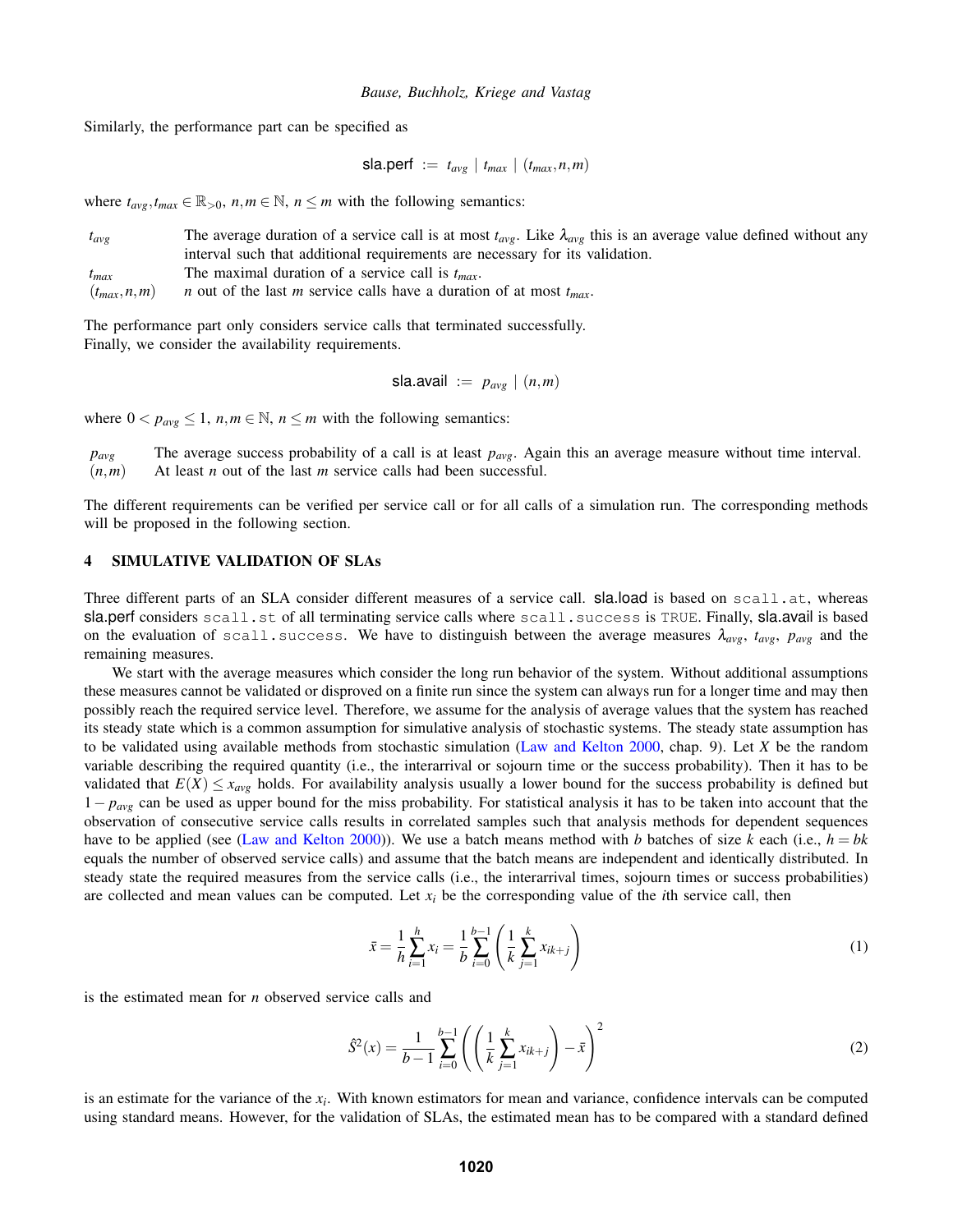by  $x_{\alpha\nu\rho}$ . This implies that one-sided confidence intervals are required. For some significance probability α, the requirement  $E(X) \leq x_{avg}$  is validated if

$$
\bar{x} + t_{b-1,1-\alpha} \sqrt{\frac{\hat{S}^2(x)}{b}} \le x_{\alpha v g} \tag{3}
$$

where  $t_{b-1,1-\alpha}$  is the 1− $\alpha$  quantile of the *t*-distribution with *b*−1 degrees of freedom. If (3) holds, then the requirement is met with a probability of at least  $1-\alpha$ . In summary, validation of average values uses standard measures of steady state simulation which use one sided confidence intervals.

The situation is different for the remaining measures. In these cases it has to be decided at a per service call level whether the call meets the SLA or not. As already argued, it is unrealistic that in a complex SOA all requirements will always be met. Thus, the question is how many calls violate an SLA. Under stochastic assumption the probability of violating an SLA is a random variable and for the expectation of this random variable (i.e., the probability of SLA violation) an estimate and confidence intervals can be computed if we assume again that the model is in steady state.

We denote by scall<sub>i</sub> the *i*th service call and begin with the requirements  $(scall_i.at - scall_{i-1}.at) \ge t_{min}$  and  $scal_i.st \le t_{max}$ . In both cases, we can define a variable  $x_i$  which becomes 1 if the requirement is met and 0 otherwise. The estimator for mean (1) and variance (2) can then be used and

$$
\bar{x} \pm t_{b-1,1-\alpha/2} \sqrt{\frac{\hat{S}^2(x)}{b}}\tag{4}
$$

is the two sided confidence interval for the probability that a call fulfills the SLA. Again the result is computed using standard means for simulation output analysis and the variables  $x_i$ .

The remaining measures require access to the last *m* service calls for their evaluation.  $(\Delta t, m)$  is observed if *scall<sub>i</sub>*.*at* −  $\textit{scal}_{i-m-1}$  at  $> \Delta t$ , for  $i < m+1$  the SLA is always true.  $(t_{min} \wedge (\Delta t, m))$  holds if both conditions hold. Similarly,  $(t_{max}, n, m)$ holds if

$$
\sum_{j=0}^{m-1} \delta(scall_{i-j}.st \leq t_{max}) \geq n
$$

where  $\delta(x)$  is 1 for  $x = true$  and 0 otherwise. Again *scall<sub>i</sub>* at  $\le t_{max}$  is true for  $i \le 0$ . Finally,  $(n, m)$  holds for the *i*th service call if

$$
\sum_{j=0}^{m-1} \delta(scall_{i-j}.success) \geq n.
$$

where  $\text{scal}_i$  *success* is true for  $i \leq 0$ .

For each measure and service call a variable  $x_i$  is defined which becomes 1 if the SLA holds and 0 otherwise. With (1), (2) and (4) an estimate and confidence intervals for the probability that the SLA is fulfilled can be computed. If the user defines lower bounds for the probability that an SLA is fulfilled, then one sided confidence intervals (3) can be used to validate these bounds similar to the steady state case. Let  $\bar{x}$  and  $\hat{S}^2(n)$  be the estimated mean and variance of measure X. Let  $x^{up}$  be the upper bound of the measure that can be tolerated according to the SLA. Assume that  $\bar{x} < x^{up}$  since otherwise the SLA holds with a probability of less than 50%. For  $\bar{x}$  <  $x^{\mu p}$  the SLA holds for the system with probability 1 –  $\alpha$  where  $\alpha$  is given by

$$
\alpha = \arg \min_{0 < \beta < 0.5} \left( \bar{x} + t_{b-1, 1-\beta} \sqrt{\frac{\hat{S}^2(n)}{n}} \leq x^{up} \right)
$$

In a large SOA usually different SLAs have to be validated and for each SLA the load and performance/reliability parts have to be evaluated separately. If K is the number of measures that are evaluated and  $\alpha_k$  is the significance probability for the *k*th measure, then the probability that all confidence intervals contain the *correct* results can be computed from the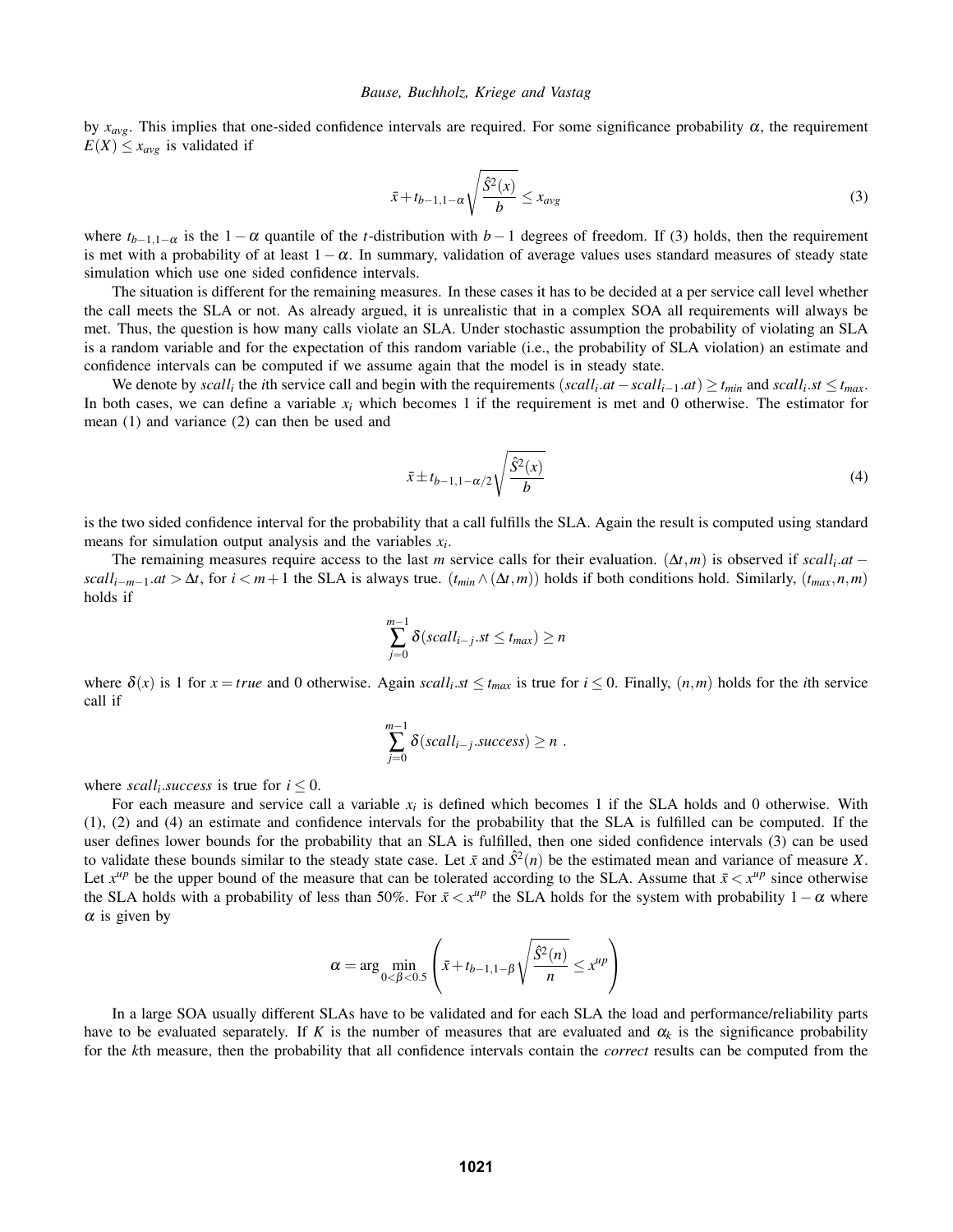Bonferroni inequality (Law and Kelton 2000) and is given by

$$
1-\sum_{k=1}^K \alpha_k.
$$

This shows that for a large number of measures  $\alpha_k$  has to be small to give meaningful results.

#### 5 MODELING OF SLAs USING HIERARCHICAL PROCESS CHAINS

The general approach for the integration of SLAs into an existing *ProC/B* model is shown in Figure 4. Parts of the original model are marked in black in Figure 4 and the new parts that are necessary for analyzing the SLAs are marked in red.



Figure 4: Integration of SLAs into *ProC/B* models

Assume that the upper process chain in Figure 4 calls services of the FU Service Provider in the original model and we want to analyze the SLAs of Service Provider. For the specification of the SLA variables and for updating the corresponding measures described in Sect. 3 and 4 we introduce a new layer in the model hierarchy (FU Encapsulated Service Provider) that encapsulates the FU Service Provider. For each service of FU Service Provider a service with the same set of parameters is provided by Encapsulated Service Provider. Those new services forward a call to the corresponding service of FU Service Provider and compute all the values necessary for updating the rewards. Therefore each of the services has three local variables for storing the arrival time  $(at)$ , the sojourn time (st) and whether the service call was successful (success). Additionally, three types of rewards are defined for each SLA (sla.load, sla.perf and sla.avail).

The process chains that try to call a service of the FU Service Provider do not call this service directly anymore, instead they use the corresponding service of Encapsulated Service Provider as shown in Figure 4. The service of Encapsulated Service Provider computes values to update the rewards and performs those updates before and after the call to the service of Service Provider. When a service of Encapsulated Service Provider is called it stores the arrival time and updates sla.load. After the forwarded call to Service Provider returns sla.perf and sla.avail are updated. The actual operations for the computation of update values and the updates of the rewards are only indicated by the CODE and UPDATE PCEs in Figure 4.

The described approach can be used for the integration of SLAs in any FU of a *ProC/B* model and furthermore it can be applied automatically. Of course, some of the reward and variable declarations can be omitted in cases where not all measures for the SLA are of interest. In the following we will clarify the technique by applying it to the model from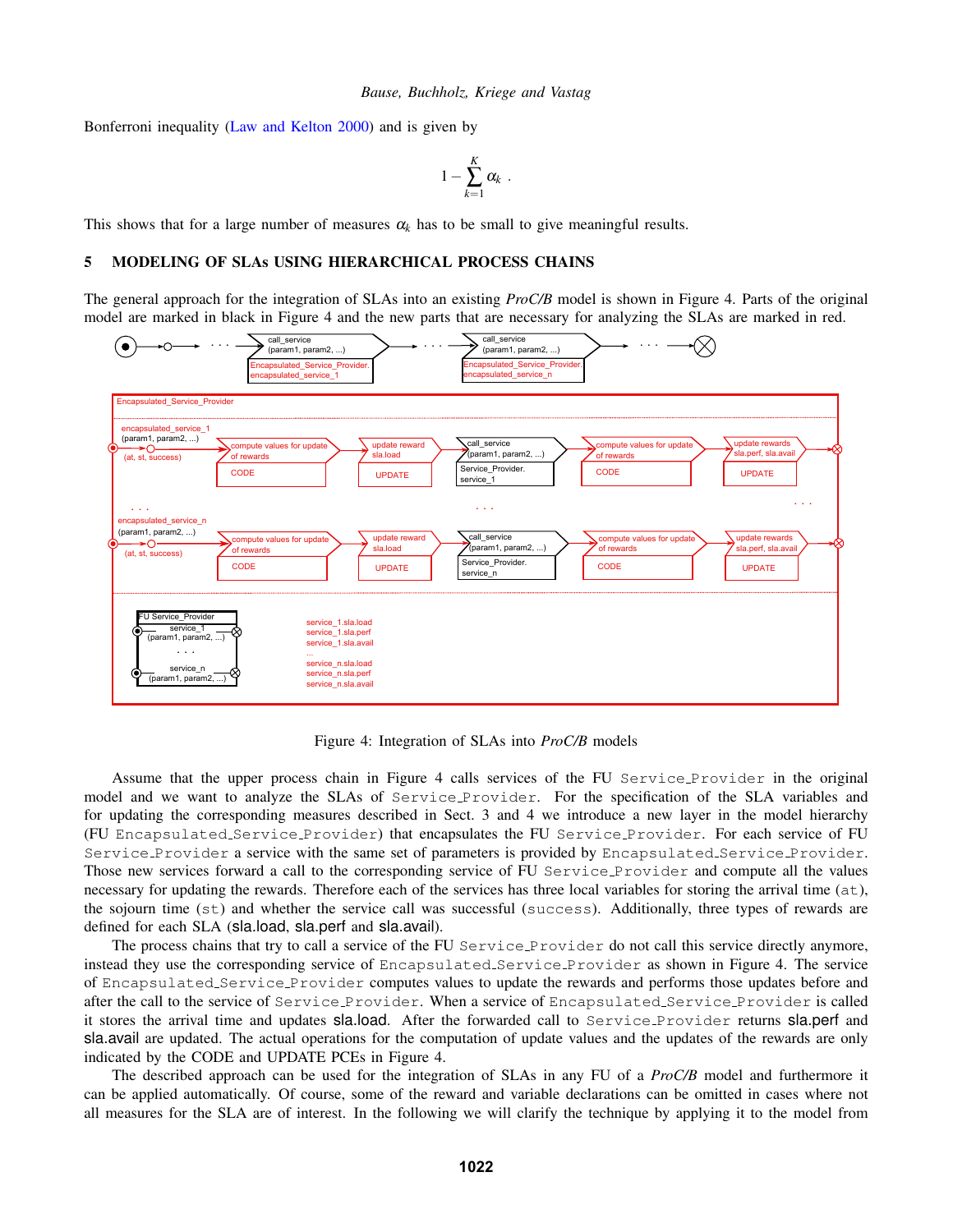

Figure 5: Encapsulated version of FU Service Provider

Sect. 2. We extended the Service Provider example of Figure 1 with an additional layer to validate an SLA by simulation. Figure 5 shows FU Encapsulated Service Provider added into the model hierarchy to validate the SLAs for service in FU Service Provider. Additional elements are marked in red similar to Figure 4. It contains one process chain, the FU Service Provider, global variables and a set of rewards. A possible SLA for the example is given by sla.load := ( $\Delta t = 10$ ,  $m = 60$ ), sla.perf := ( $t_{max} = 3.8$ ,  $n = 80$ ,  $m = 100$ ) and sla.avail := (60,100) which should be satisfied for at least 90% of the service calls. In the following we show how the model can be enhanced to check these specific SLA measures.

The first block of variables in the lower half of the FU expresses the SLA with constant values. They are prefixed with the names of their respective SLA part. The process chain encapsulated service consists of eight PCEs with the call of the evaluated service call service in the middle and it also defines six variables associated with each process. Variables sla\_at, sla\_st and success hold arrival time, sojourn time and the success flag as defined in Sect. 3. Their concrete values are set in code PCEs along the process chain. Code PCEs are used like normal PCEs but their behavior is described by a segment of code which can be interpreted by the used analysis tool. PCE mark sets slaat of each process to the current model time. The load part of the SLA is evaluated in PCE code\_sla\_load. It is located before the service call to measure the arrival rate before the time intervals between processes are changed by the service. A corresponding UPDATE PCE sla load stats will update the bit sequence in reward sla load with 1 when the time constraints hold and with 0 otherwise. After the actual call of the service in call service the SLA parts sla.avail and sla.perf related to the performance of the encapsulated service are evaluated and the results are used to update the rewards slagavail\_nm and sla\_perf\_tmax\_nm.

The common principle in all code PCEs of this example is to retain the performance of the service over the last *m* process arrivals in an array prefixed field of size *m* storing sufficient recent values of the matching indicator. The array is used like a ring buffer, on each process arrival the cycling array position pointer is calculated with a process counter counter modulo *m* and a new value is inserted replacing an old one. The decision whether the SLA specification is met by a process is based on the array values after the update. The boolean result is stored in a process variable prefixed result to feed the following update PCE.

Listing 1 shows the code placed into PCE code\_sla\_avail to evaluate sla.avail. The local process counter is incremented at first. The conditional block updates one cell of the array field avail to 1 if the service call of the actual process was successful and 0 otherwise.

The availability of the last *m* processes is based on two conditions. When there are less than *m* collected values in the array the availability indicator result\_avail is 1 by definition. In every other case the array contents are summed up and required to be greater than avail n. The same principle is used to determine values for sla.perf in PCE code slaperf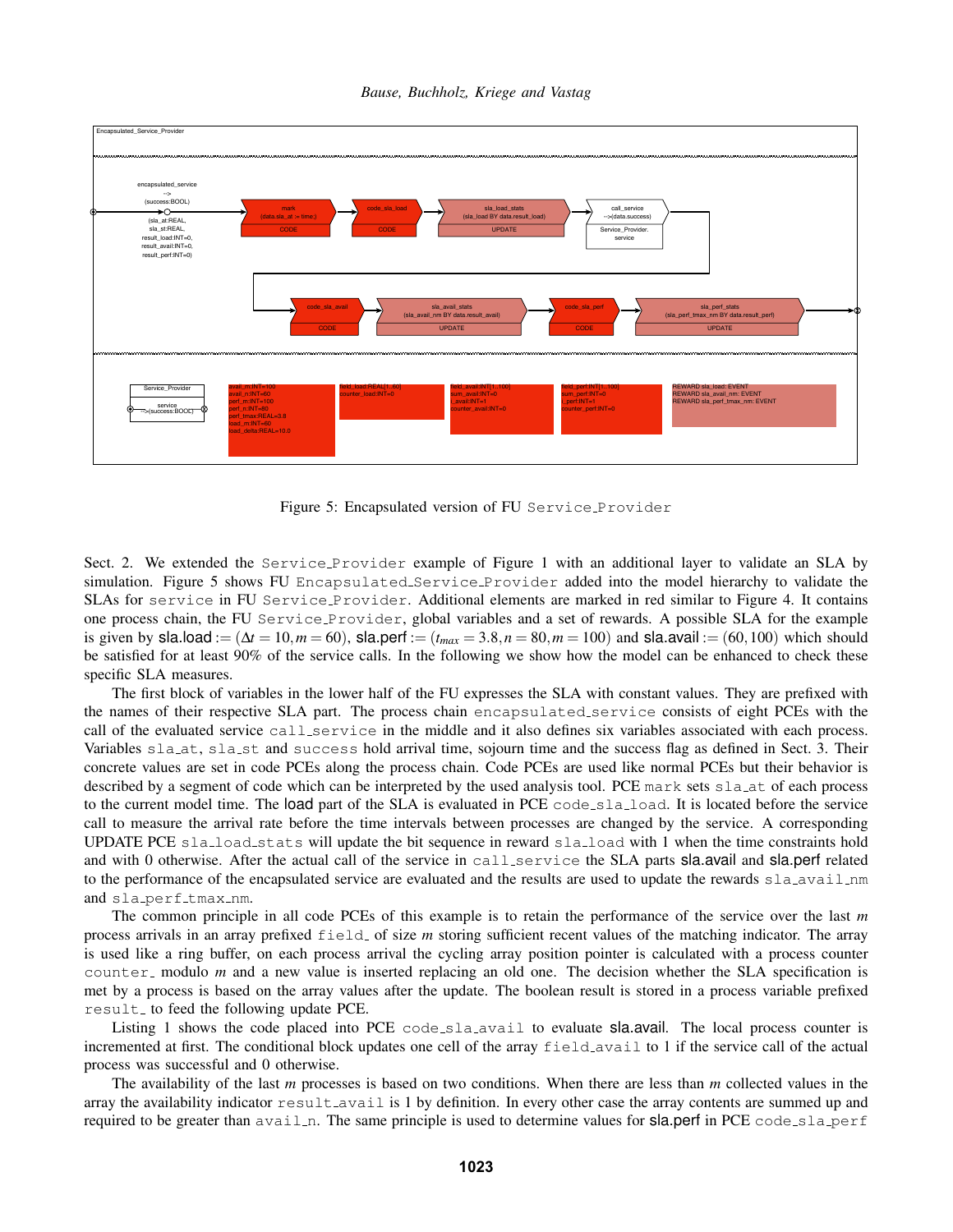```
Listing 1: Source of code sla avail in ProC/B syntax
```
#### Listing 2: Source of code sla perf in *ProC/B* syntax

```
counter avail := counter avail + 1;
IF data.success THEN
  field_avail[(counter_avail MOD avail_m) + 1] := 1;
ELSE
  field avail[(counter_avail MOD avail m) + 1] := 0:
END IF;
IF counter_avail < avail_m THEN
 data.result_avail := 1;
ELSE
  sum_avail := 0;
  i_avail := 1;
 WHILE i_avail <= avail_m
 LOOP
    sum_avail := sum_avail + field_avail[i_avail];
    i_avail := i_avail +1;
  END LOOP;
  IF sum_avail < avail_n THEN
   data.result_avail := 0;
 ELSE
   data.result avail := 1;
 END IF;
END IF;
                                                                data.sla_st := time - data.sla_at;
                                                                IF data.success THEN
                                                                  counter_perf := counter_perf + 1;
                                                                  IF data.sla_st <= perf_tmax THEN
                                                                    field_perf[(counter_perf MOD perf_m) +1] := 1;
                                                                  ELSE
                                                                    field_perf[(counter_perf MOD perf_m) +1] := 0;
                                                                  END IF;
                                                                  IF counter_perf < perf_m THEN
                                                                    data.result_perf := 1;
                                                                  ELSE
                                                                    sum_perf := 0;
                                                                    i perf := 1;WHILE i_perf <= perf_m
                                                                    LOOP
                                                                      sum_perf := sum_perf + field_perf[i_perf];
                                                                      i_perf := i_perf + 1;
                                                                    END LOOP;
                                                                    IF sum_perf < perf_n THEN
                                                                      data.result_perf := 0;
                                                                    ELSE
                                                                      data.result_perf := 1;
                                                                    END IF;
                                                                  END IF;
                                                                END IF;
```


Figure 6: Measurements of the service running on 8 processors

(Listing 2). The first line sets the sojourn time of the process. A significant difference in sla.perf is that only successful service calls are evaluated, so the process counter is only updated if  $data$ . success is true. The following condition will mark the array depending on data.sla\_st and  $t_{max}$ . Again, when there are not enough collected values the performance indicator result perf is set to 1, otherwise the sum of the array values is considered.

We analyzed the described model by simulation to validate the SLA as described above and made several experiments with different arrival rates and simulated each setting for 100,000 units model time. The results are shown in Table 1 and are also visualized in Figure 6. The row *confidence 90%* shows the width of the *90%* confidence interval of the mean value.

At the relatively modest arrival rate of 3.5 all parts of the SLA are met for more than 95% of all processes. A slight increase to 4.0 shows a first decline of sla.perf to 89.8% which violates the SLA. At an arrival rate of 5.0 the performance part drops below 70% although sla.load is still within specification. Obviously the service offered in this model is unable to fulfill the SLA specification.

Simulation models can also be used as a testbed to modify the service until it can provide the SLA. The original service uses eight processors to execute calculations (cf. Figure 2). As there is a performance problem with the processors, two additional cores are added to the system. Table 2 contains measurements of a 10 processor system taken under equal conditions as before. The speed gain of additional processors removes the performance problems and helps the service to meet all requirements set by the SLA. At an arrival rate of 5.0 the performance delivered by the service is accepted while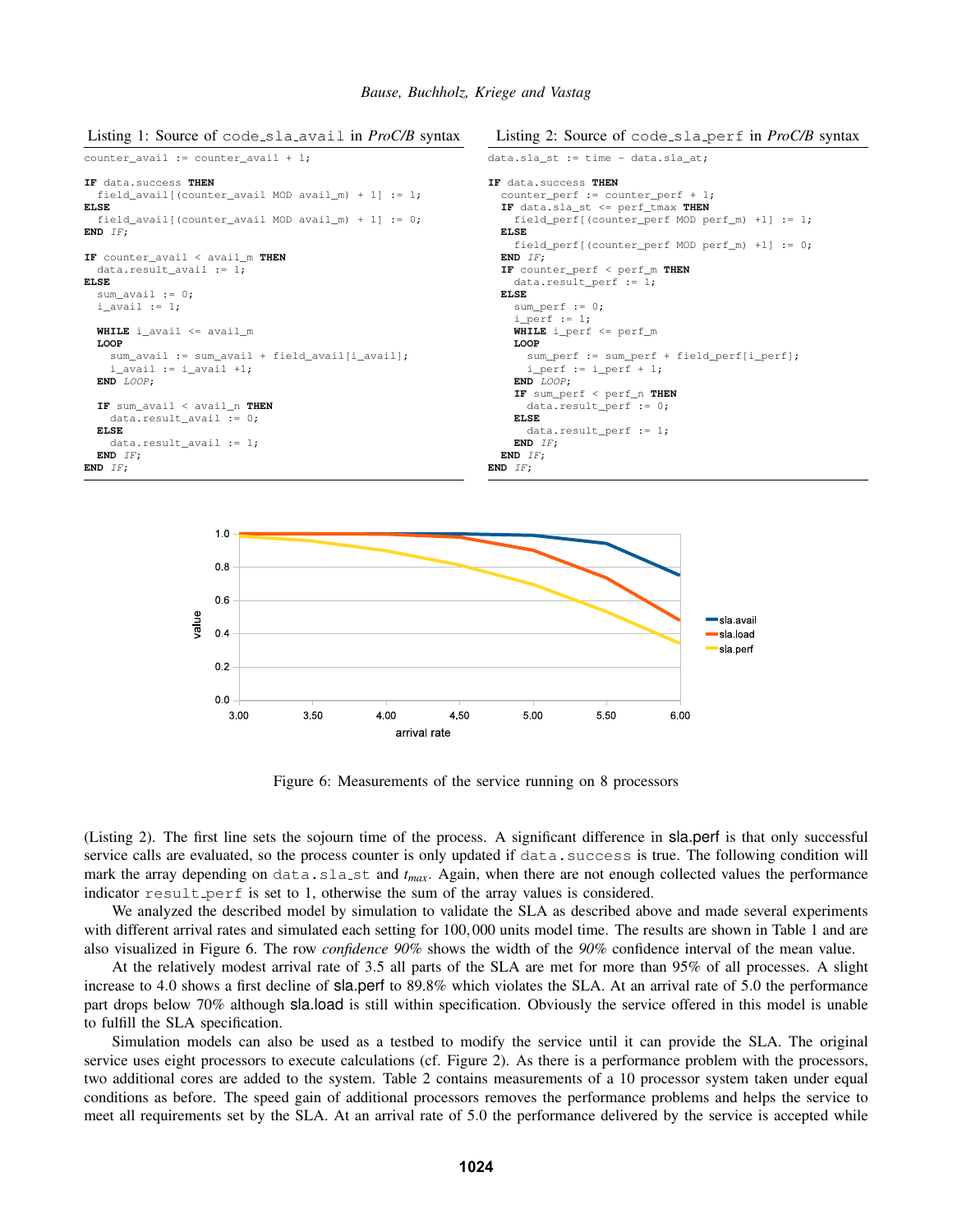# *Bause, Buchholz, Kriege and Vastag*

|           | mean interarrival time | $3.00^{-1}$ | $3.50^{-1}$ | $4.00^{-1}$ | $4.50^{-1}$ | $5.00^{-1}$ | $5.50^{-1}$ | $6.00^{-1}$ |
|-----------|------------------------|-------------|-------------|-------------|-------------|-------------|-------------|-------------|
| sla.avail | mean                   | 0.999894    | 0.999826    | 0.999868    | 0.999656    | 0.991132    | 0.942338    | 0.750041    |
|           | standard deviation     | 0.010311    | 0.013172    | 0.011501    | 0.018545    | 0.093749    | 0.233103    | 0.432989    |
|           | confidence $90\%$      | $0.02\%$    | $0.04\%$    | $0.03\%$    | $0.04\%$    | 0.18%       | $0.44\%$    | $1.14\%$    |
| sla.load  | mean                   | .000000     | 0.999949    | 0.998018    | 0.980323    | 0.901595    | 0.735159    | 0.479551    |
|           | standard deviation     | 0.000000    | 0.007156    | 0.044472    | 0.138888    | 0.297862    | 0.441248    | 0.499582    |
|           | confidence $90\%$      | $0.00\%$    | $0.00\%$    | $0.05\%$    | 0.18%       | $0.48\%$    | $0.93\%$    | $1.61\%$    |
| sla.perf  | mean                   | 0.987235    | 0.956688    | 0.898489    | 0.812611    | 0.696342    | 0.532435    | 0.341438    |
|           | standard deviation     | 0.112259    | 0.203559    | 0.302004    | 0.390224    | 0.459837    | 0.498947    | 0.474192    |
|           | confidence $90\%$      | $0.07\%$    | 0.13%       | $0.19\%$    | $0.29\%$    | $0.47\%$    | $0.84\%$    | 1.44%       |

#### Table 1: Service Levels with 8 processors

Table 2: Service Levels with 10 processors

|           | mean interarrival time | $3.00^{-1}$ | $3.50^{-1}$ | $4.00^{-1}$ | $4.50^{-1}$ | $5.00^{-1}$ | $5.50^{-1}$ | $6.00^{-1}$ |
|-----------|------------------------|-------------|-------------|-------------|-------------|-------------|-------------|-------------|
| sla.avail | mean                   | 1.000000    | 1.000000    | 000000.1    | .000000     | 0.999892    | 0.999773    | 0.998509    |
|           | standard deviation     | 0.000000    | 0.000000    | 0.000000    | 0.000000    | 0.010393    | 0.015055    | 0.038582    |
|           | confidence $90\%$      | $0.00\%$    | $0.00\%$    | $0.00\%$    | $0.00\%$    | $0.02\%$    | $0.03\%$    | $0.05\%$    |
| sla.load  | mean                   | 1.000000    | 0.999937    | 0.997751    | 0.981663    | 0.907546    | 0.725280    | 0.486045    |
|           | standard deviation     | 0.000000    | 0.007920    | 0.047367    | 0.134168    | 0.289666    | 0.446373    | 0.499805    |
|           | confidence $90\%$      | $0.00\%$    | $0.01\%$    | $0.06\%$    | $0.17\%$    | $0.45\%$    | $0.94\%$    | 1.58%       |
| sla.perf  | mean                   | 0.999030    | 0.995105    | 0.983182    | 0.954922    | 0.909562    | 0.849661    | 0.792968    |
|           | standard deviation     | 0.031131    | 0.069795    | 0.128589    | 0.207474    | 0.286808    | 0.357403    | 0.405179    |
|           | confidence $90\%$      | $0.02\%$    | $0.04\%$    | $0.08\%$    | $0.12\%$    | $0.16\%$    | $0.20\%$    | 0.21%       |

sla.load matches the mark of 90% closely. sla.avail is also advanced as service requests are no longer blocked at the processing unit and resources of FU Transaction are released earlier.

# 6 CONCLUSIONS

In this paper we presented an approach to model and validate service level agreements for service oriented architectures using hierarchical process chain models. The validation is done by simulation giving the service provider an effective and cost-efficient opportunity to consider different scenarios. E.g., as illustrated by the example of Sect. 5, the service provider might concentrate on his equipment and possible investments or he might focus on negotiating customer demands.

We showed how such scenarios can be validated using the *ProC/B* modeling environment. Currently the SLA specifications and corresponding rewards have to be manually integrated into existing *ProC/B* models. Future work is intended to automate this process. Furthermore, SLA enhanced simulation models can also be used to support monitorability (cf. (Skene et al. 2007, Raimondi, Skene, and Emmerich 2008)) helping to identify relevant points for measurements.

# **REFERENCES**

- Bause, F., H. Beilner, M. Fischer, P. Kemper, and M. Völker. 2002. The ProC/B toolset for the modelling and analysis of process chains. In *Computer Performance Evaluation / TOOLS*, ed. T. Field, P. G. Harrison, J. T. Bradley, and U. Harder, Volume 2324 of *Lecture Notes in Computer Science*, 51–70: Springer.
- Bause, F., P. Buchholz, J. Kriege, and S. Vastag. 2008a. A framework for simulation models of service-oriented architectures. In *SIPEW*, ed. S. Kounev, I. Gorton, and K. Sachs, Volume 5119 of *Lecture Notes in Computer Science*, 208–227: Springer.
- Bause, F., P. Buchholz, J. Kriege, and S. Vastag. 2008b. Simulating process chain models with OMNeT++. In *Proc. of 1st International Conference on Simulation Tools and Techniques for Communications, Networks and Systems (SIMUTools 2008)*. Marseille.

Collaborative Research Center 559. Modelling of large logistics networks. http://www.sfb559.uni-dortmund.de.